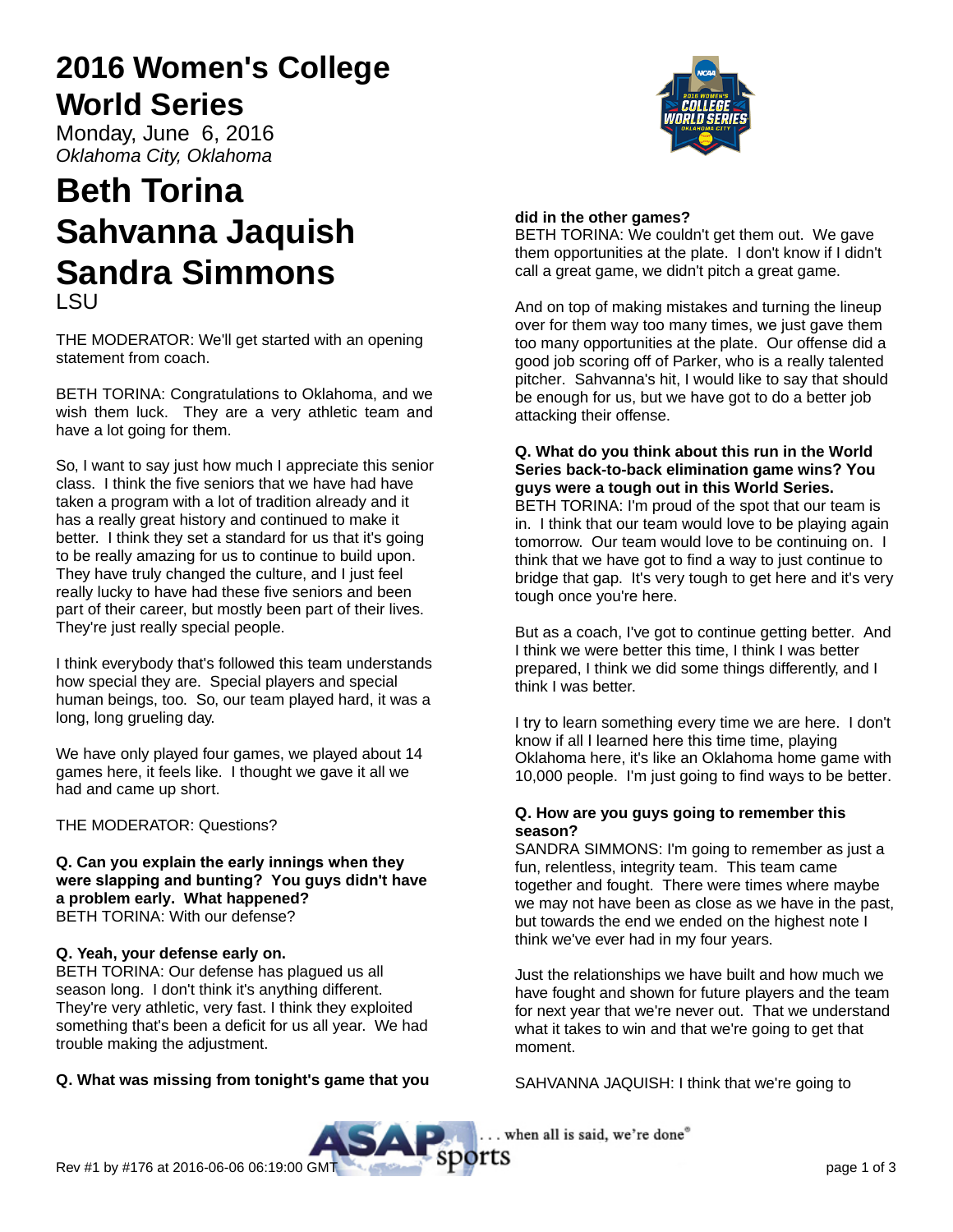remember the good moments. These five seniors have instilled something in all of us, and they are irreplaceable, but they have given us something that we can take with us next year and that's a lot of fight and just a lot of love for them and good luck in their lives and that's it.

#### **Q. Beth, it seemed that you were shouting something at your batters there in the middle of the game. Is there something you were seeing that they weren't?**

BETH TORINA: I was just trying to pull for our hitters.

**Q. To the two players: You had a little bad luck in the first inning. You smashed one off the wall and then stumbled at first. And Sahvanna, you hit one pretty hard and it was just off the glove. It seemed like you were pretty close to taking an early lead and playing from ahead, just didn't work out.** SAHVANNA JAQUISH: I think that it does take a little luck sometimes. Sometimes you've got to have that ball that bounces in for you. But like coach always says, you make your own breaks and Oklahoma did a good job of defending us.

SANDRA SIMMONS: I guess like she said, I just think that we hit the ball hard and that's all you can ask. In softball, you can't control the outcome, and we went up there and gave our best shot. We didn't get the outcome we wanted, but we never stopped fighting.

**Q. The way the two games played out today, it was kind of a microcosm of the season. You pitched well, hit well in the first game, you win. You don't do as well in the second game and you -- I mean, is it that simple? You kind of do the little things and you can beat anybody, and you don't and it's tough to get a win? Does that make sense? As far as the way the day played out today you got the win against Georgia by doing the little things and maybe didn't in this evening's game. Kind of a microcosm of the whole season maybe?** SAHVANNA JAQUISH: The little things are so important. These girls are so talented and if they have just a little mistake, it can just be blown up and I think that that's what happened. I think that we kind of misstepped on the little things a little bit and they capitalized on our mistakes, but it just shows you how competitive it is when you get down to the wire, because we're just so close.

**Q. For both of you, back to back Final Fours for you guys. What kind of shape is the program in?** SANDRA SIMMONS: I think it's in good shape. I think

we made it back to back years. That's the first time in program history. Did we fall short? Yes. Can we accomplish a national championship? Yes. And I have all the faith in the world that the team next year will do that and I'm just ready to see them compete already by tomorrow, if that was possible.

SAHVANNA JAQUISH: Can you repeat the question?

**Q. What kind of shape is the program in?**

SAHVANNA JAQUISH: I'm just so proud of how we finished. It's not ideal. We don't want to be third or fourth. We really want to go on to that second game. But I'm just really proud of us. We gave our all and we came up short and that's all you can ask for.

**Q. You talked a lot in recent weeks about the fighting Tigers and the way you've come back. When Sahvanna battled through that at bat and hit that home run were you thinking here we go again?** BETH TORINA: Yeah, I never thought we were out of it. I thought we would continue to score off of her and we did continue to hit some things hard. Like we said before, nothing seemed to bounce our way. We did continue to hit some balls hard. They had a double play there at the end. I thought they did fight. I really did. I just think maybe we ran out of gas being as late as it was, long day. We win the first game on I don't know whatever day it was because I don't know what today is but the first game against Michigan and we're in a different spot today. But it is what it is. They gave everything they could and I told them from the day I took over this program, if we can walk out the door and somebody says that we played hard, then we have done our job and there's no doubt in my mind that my team played hard all week long.

#### **Q. Talk about the growth of this squad from the beginning of the season up to now. Especially with the team being as young as it is.**

BETH TORINA: Yeah, this team I think has come a long way. We have had our seniors really leading the way for that. I think we definitely had some ups and downs throughout the season. I think a big reason why we're sitting here is because we battled through the low points and we continued to find a way and fight. These guys never quit, they never stopped working, and they battled through a really tough SEC schedule and that's a big reason why we're standing here today. The seniors are walking out, but they're leaving the program in good shape. We had some really great superstar underclassmen who are now going to be upperclassmen and veterans and people like Sahvanna will be pushing us and leading us next year. With her at the helm and the two pitchers that are sophomores going to be returning, they're going to be in good shape.

**Q. Talk about the home run. It's obviously a pretty big moment on a stage like that for you. And then**

. when all is said, we're done"